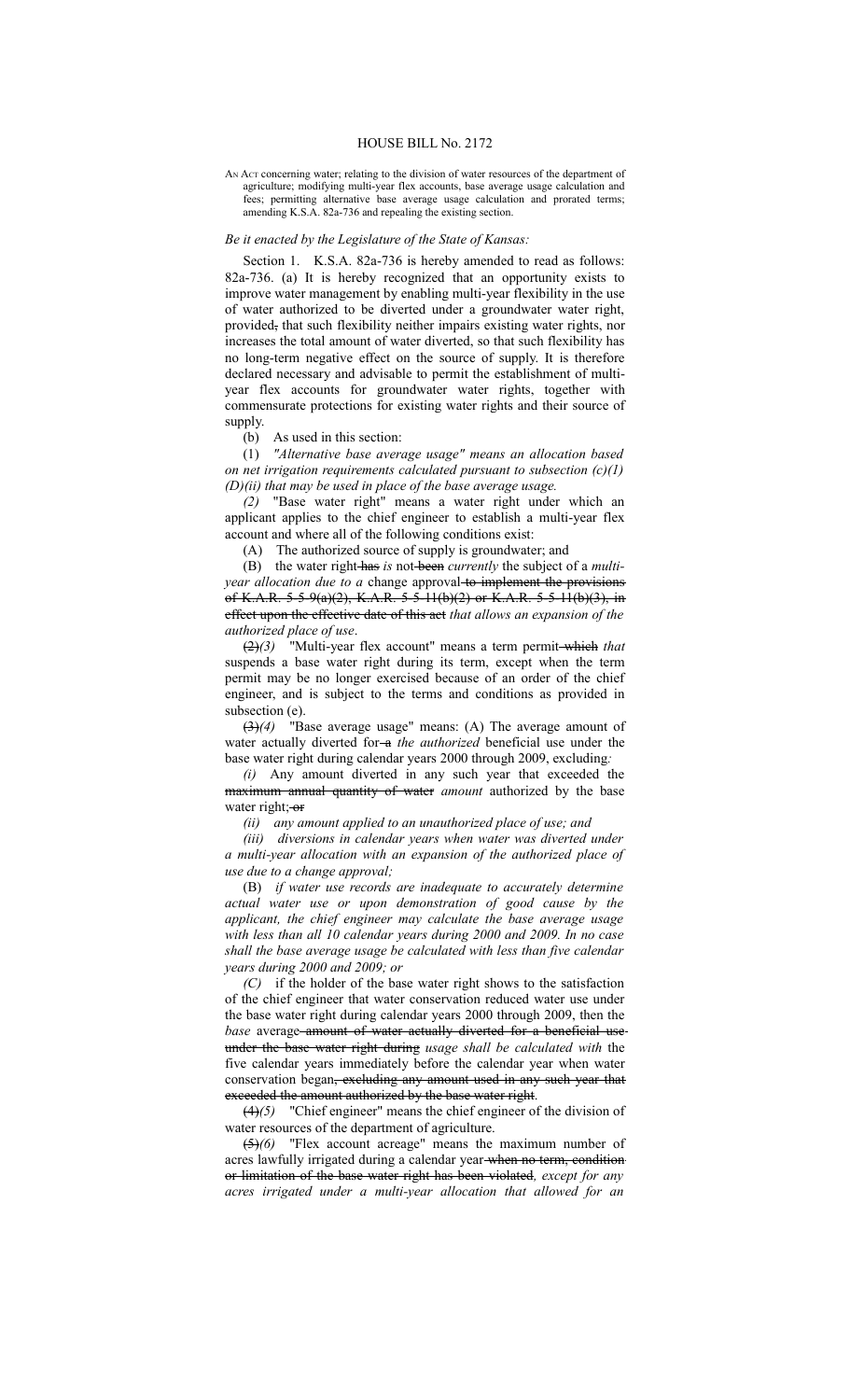*expansion of the authorized place of use due to a change approval* and either *any* of the following conditions is *are* met:

(A) The calendar year is 2000 through 2009;  $\overline{\text{or}}$ 

(B) if water conservation reduced water use under the base water right during calendar years 2000 through 2009, the calendar year is a year within the five calendar years immediately prior to the calendar year when water conservation began*; or*

*(C) if an application to appropriate water was approved after December 31, 2004, the calendar year is any during the perfection period*.

(6)*(7)* "Net irrigation requirement" means the net irrigation requirement for 50% chance rainfall of the county that corresponds with the location of the authorized place of use of the base water right as provided in K.A.R. 5-5-12, on the effective date of this act.

(c) (1) Any holder of a base water right that has not been deposited or placed in a safe deposit account in a chartered water bank may establish a multi-year flex account where the holder may deposit, in advance, the authorized quantity of water from such water right for any five consecutive calendar years, *except when the chief engineer determines a shorter period is necessary for compliance with a local enhanced management area or an intensive groundwater use control area and the corrective controls in the area do not prohibit the use of multi-year flex accounts, and* subject to all of the following:

(A) The water right must be vested or shall have been issued a certificate of appropriation;

(B) the withdrawal of water pursuant to the water right shall be properly and adequately metered;

(C) the water right is not deemed abandoned and is in compliance with the terms and conditions of its certificate of appropriation, all applicable provisions of law and orders of the chief engineer;

(D) the amount of water deposited in the multi-year flex account shall not exceed the greatest of the following:

(i) 500% of the base average usage;

(ii) 500% of the product of the annual net irrigation requirement multiplied by the flex account acreage, multiplied by 110%, but not greater than five times the maximum annual quantity authorized by the base water right;

(iii) if the authorized place of use is located wholly within the boundaries of a groundwater management district, an amount that shall not increase the long-term average use of the groundwater right as specified by rule or regulation promulgated pursuant to K.S.A. 82a-1028(o), and amendments thereto; or

(iv) pursuant to subparagraph  $(E)$  (F), the amount computed in (i), (ii) or (iii) plus any deposited water remaining in a multi-year flex account up to 100% of the base average usage *or alternative base average usage*;

(E) *if the multi-year flex account is approved for less than five calendar years, the amount of water deposited in the multi-year flex account shall be prorated based on the number of calendar years approved and otherwise calculated as required by subsection (c)(1)(D) (i), (ii) or (iii); and*

*(F)* any deposited water remaining in a multi-year flex account up to 100% of the base average usage *or alternative base average usage* may be added to the deposit amount calculated in subparagraph (D) if the base water right is enrolled in another multi-year flex account during the calendar year in which the existing multi-year flex account expires. The total amount of water deposited in any multi-year flex account shall not exceed 500% of the authorized quantity of the base water right; and

(F) notwithstanding any other provisions of this subsection, except when the base water right is suspended due to the issuance of a twoyear term permit in a designated drought emergency area for 2011 and 2012, the quantity of water deposited into a multi-year flex account shall be reduced by the quantity of water used in excess of the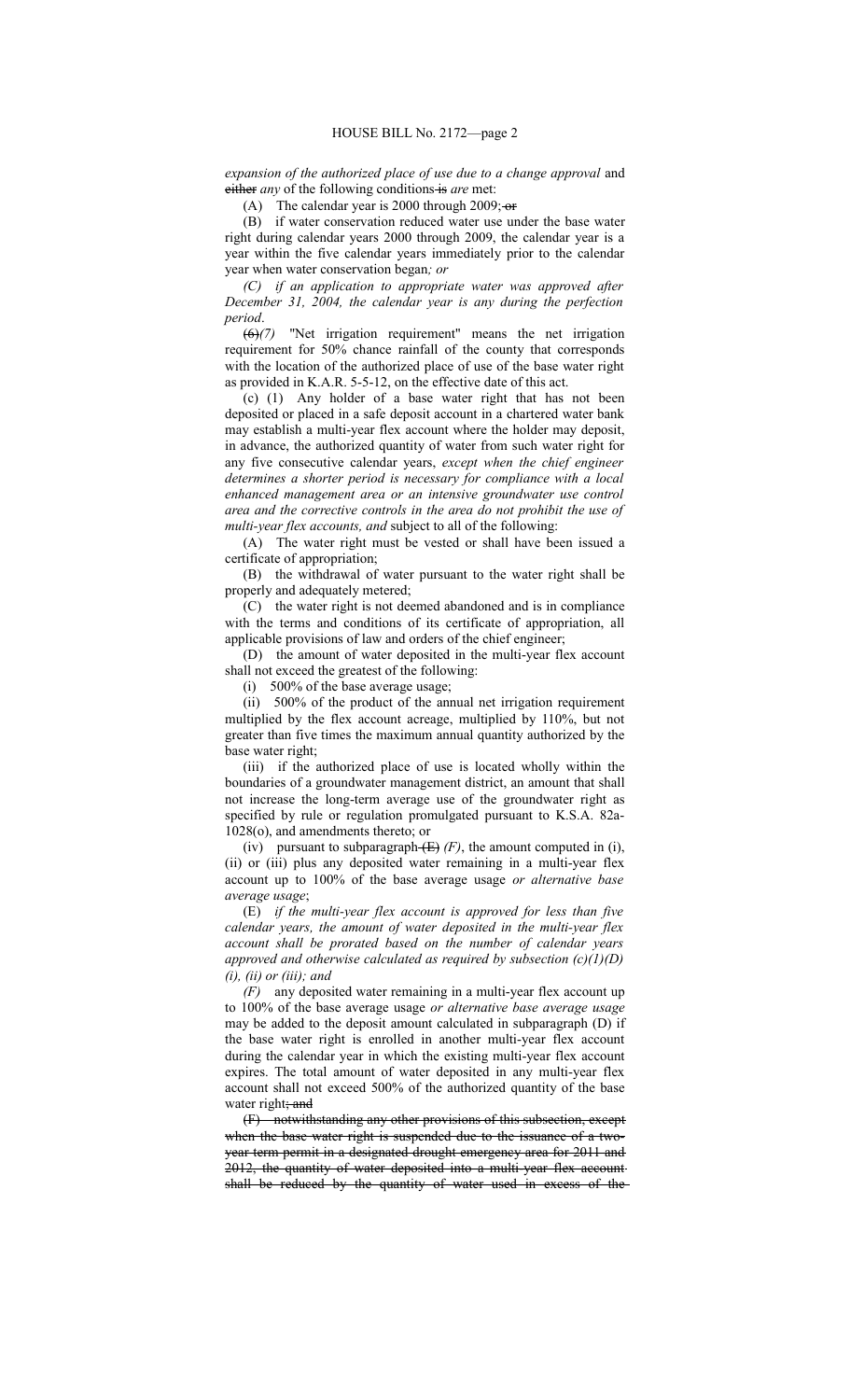maximum annual quantity of the base water right during 2011 if the application for a multi-year flex account is filed with the chief engineer on or before July 15, 2012.

(2) The provisions of K.A.R. 5-5-11 are limited to changes in annual authorized quantity and shall not apply to this subsection.

(d) The chief engineer shall implement a program providing for the issuance of term permits to holders of groundwater water rights who have established flex accounts in accordance with this section. Such term permits shall authorize the use of water in a flex account at any time during the five consecutive calendar years for which the application for the term permit authorizing a multi-year flex account is made, without annual limits on such use.

(e) Term permits provided for by this section shall be subject to the following:

(1) A separate term permit shall be required for each point of diversion authorized by the base water right.

(2) The quantity of water authorized for diversion shall be limited to the amount deposited pursuant to subsection  $(c)(1)(D)$ .

(3) The rate of diversion for each point of diversion authorized under the term permit shall not exceed the rate of diversion for each point of diversion authorized under the base water right.

(4) The authorized place of use shall be the place of use or a subdivision of the place of use for the base water right. Any approval of an application to change the place of use of the base water right shall automatically result in a change to the place of use for the term permit.

(5) The point of diversion authorized by the term permit shall be specified by referencing one point of diversion authorized by the base water right at the time the multi-year flex account term permit application is filed with the chief engineer or at the time any approvals changing such referenced point of diversion of the base water right are approved during the multi-year flex account period. For a base water right with multiple points of diversion, each point of diversion authorized by a term permit shall receive a specific assignment of a maximum authorized quantity of water, assigned proportionately to the authorized annual quantities of the respective points of diversion under the base water right.

(6) The chief engineer may establish, by rules and regulations, criteria for such term permits.

(7) Except as explicitly provided for by this section, such term permits shall be subject to all provisions of the Kansas water appropriation act, and rules and regulations adopted under such act, and nothing in this section shall authorize impairment of any vested right or prior appropriation right by the exercise of such term permit.

(f) An application for a multi-year flex account shall be filed with the chief engineer on or before December 31 of the first year of the multi-year flex account term for which the application is being made.

(g) All costs of administration of this section shall be paid from fees for term permits provided for by this section. Any appropriation or transfer from any fund other than the water appropriation certification fund for the purpose of paying such costs shall be repaid to the fund from which *where* such appropriation or transfer is made. At the time of repayment, the secretary of agriculture shall certify to the director of accounts and reports the amount to be repaid and the fund to be repaid. Upon receipt of such certification, the director of accounts and reports shall promptly transfer the amount certified to the specified fund.

(h) The fee for a multi-year flex account term permit shall be the same as specified for other term permits in K.S.A. 82a-708c, and amendments thereto, except as follows:

(1) If the base water right is currently suspended due to the issuance of a two-year term permit in a designated drought emergency area for 2011 and 2012, then a holder of such term permit shall be subject to a \$200 application fee for a multi-year flex account term permit if the application is filed on or before July 15, 2012; or

(2) if water use under the authority of the base water right